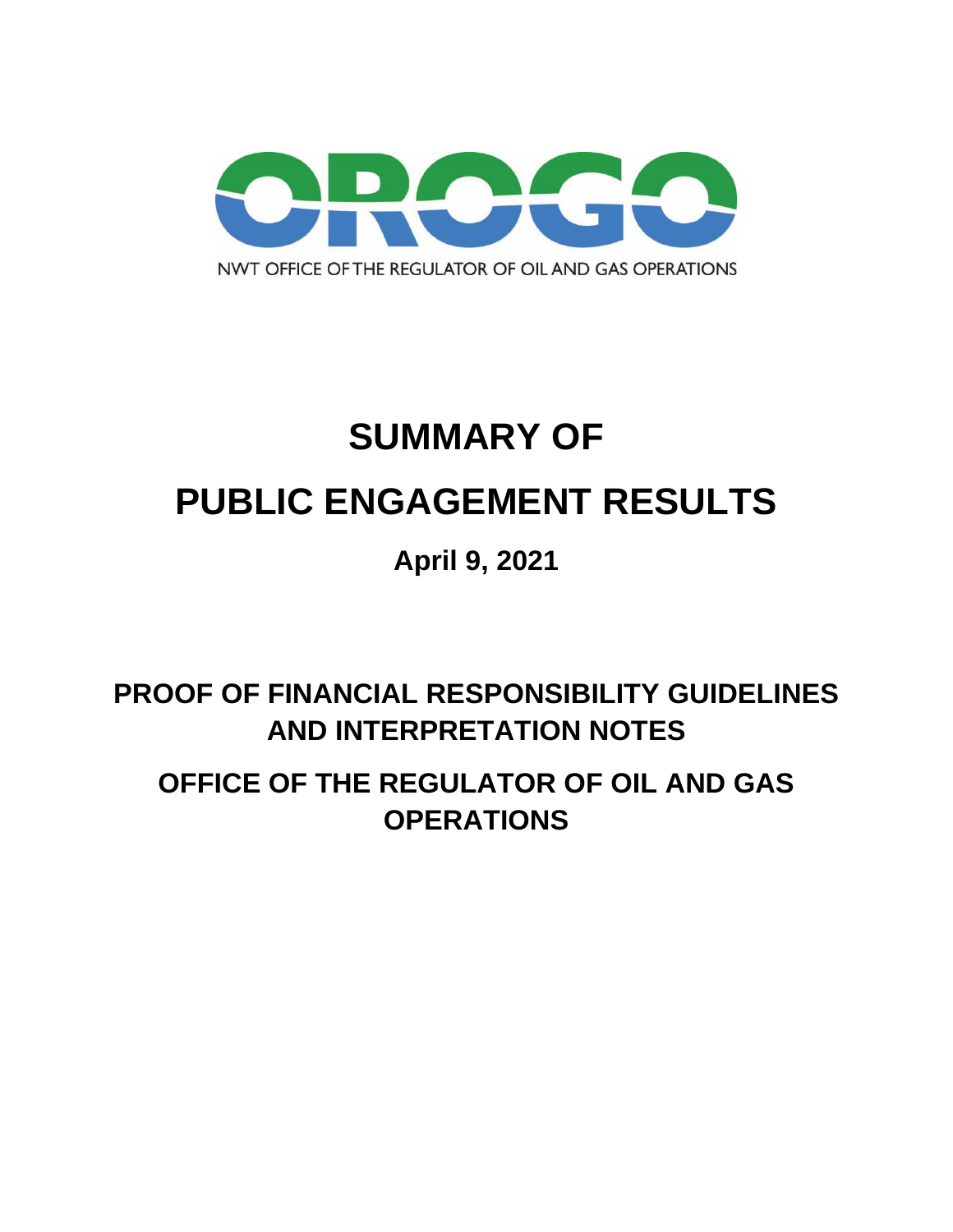# **TABLE OF CONTENTS**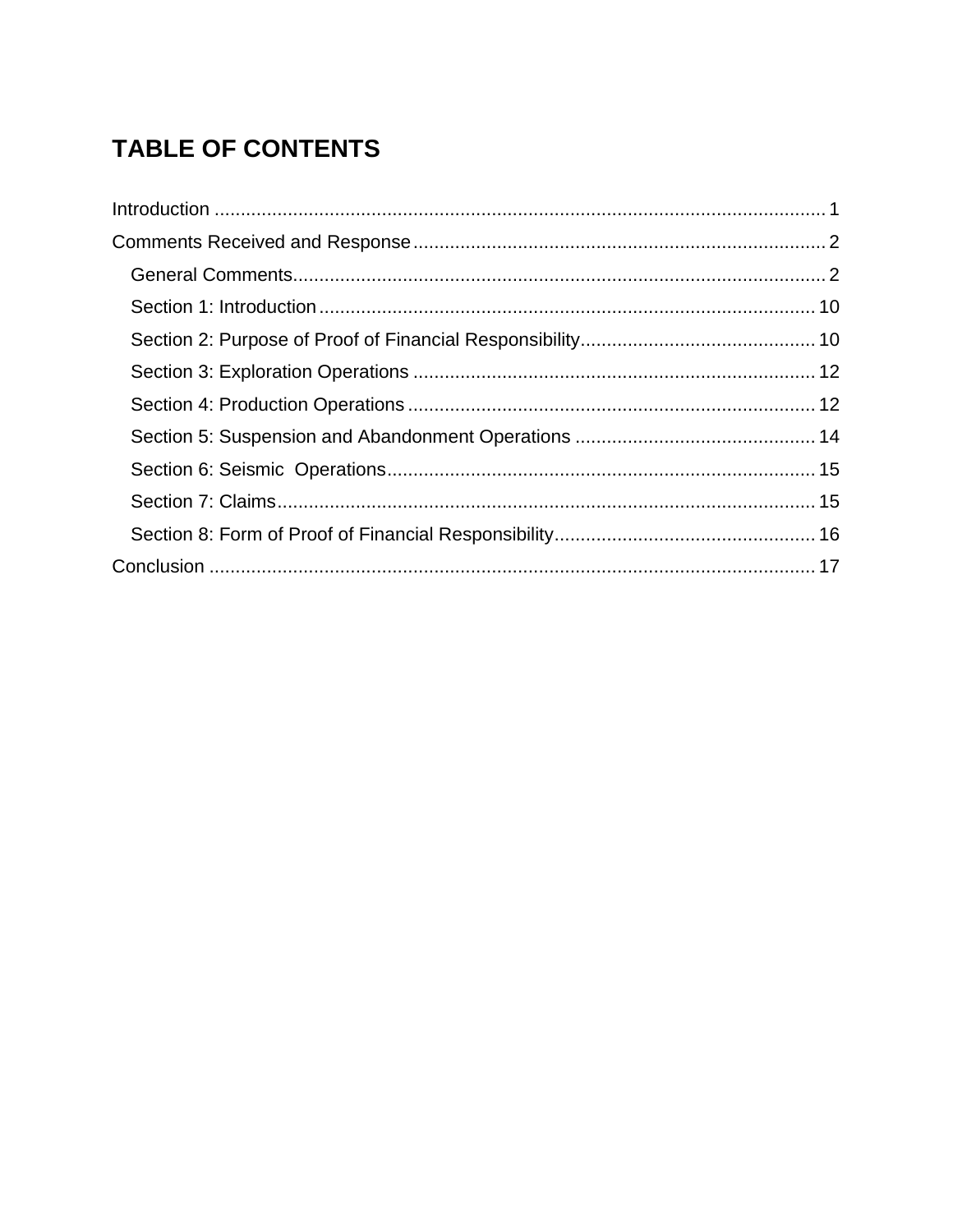## <span id="page-2-0"></span>**INTRODUCTION**

The Office of the Regulator of Oil and Gas Operations (OROGO) made the draft *Proof of Financial Responsibility Guidelines and Interpretation Notes* (Guidelines) available for public engagement on November 30, 2020.

Information on the Guidelines was made available to the public on the OROGO website and advertisements were placed in NewsNorth and L'Aquilon inviting comments.

Specific invitations to review the Guidelines and provide comments were issued to:

- Indigenous governments;
- Companies holding Operating Licences in OROGO's jurisdiction and the Canadian Association of Petroleum Producers;
- Other regulators with whom OROGO interacts as a result of existing Land Claim Agreements and Memoranda of Understanding;
- Federal and territorial departments and agencies; and
- Selected environmental non-government organizations with an NWT presence.

The deadline for comments was January 15, 2021. The following organizations provided feedback:

- Acho Dene Koe First Nation;
- The Canada Energy Regulator;
- The Department of Environment and Natural Resources, Government of the Northwest Territories;
- The Department of Lands, Government of the Northwest Territories;
- The Department of Justice, Government of the Northwest Territories;
- Explor Geophysical Ltd.;
- The Gwich'in Renewal Resource Board; and
- The Land and Water Boards of the Mackenzie Valley; and

This document summarizes the comments received during the public engagement period and the response to these comments.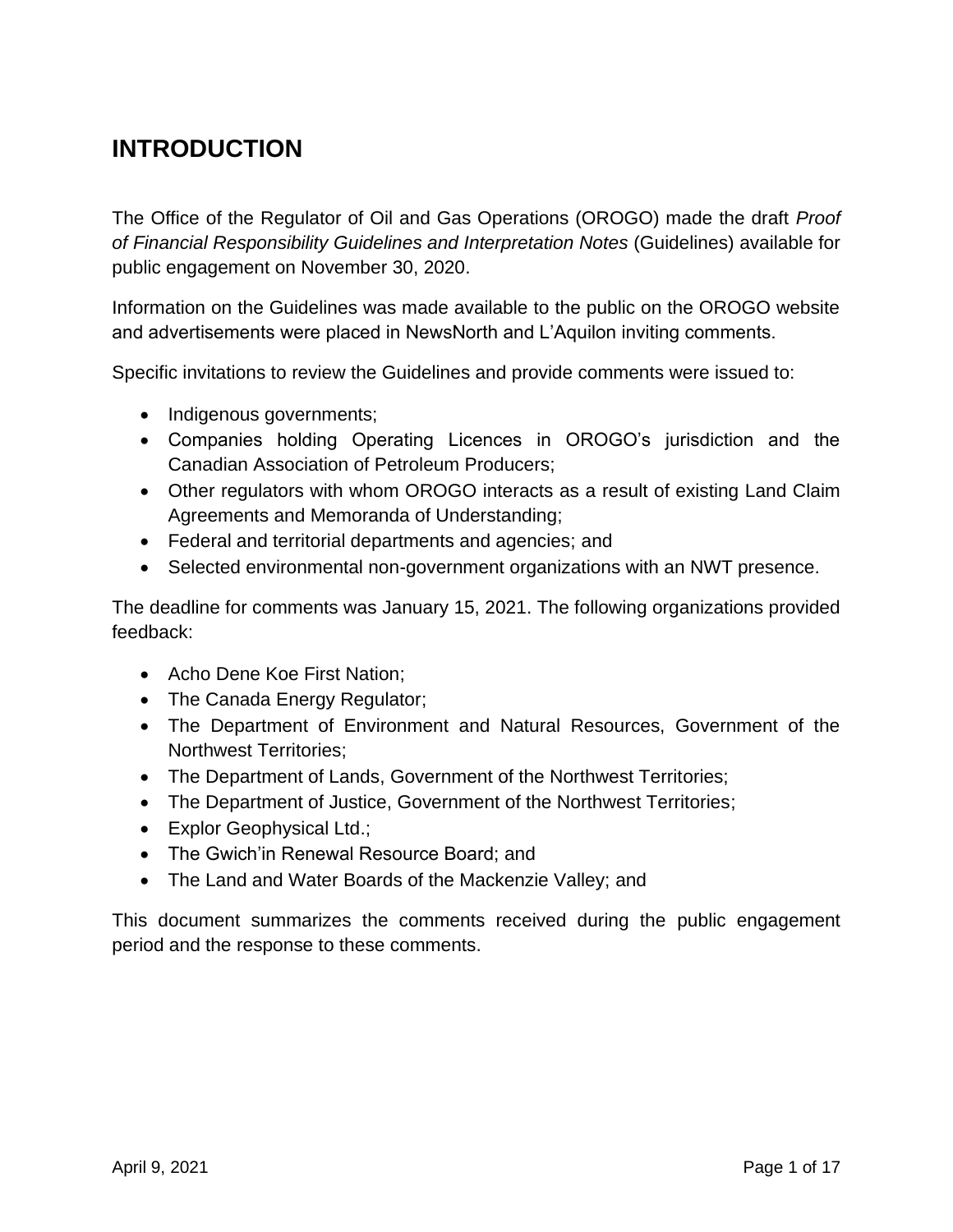## <span id="page-3-0"></span>**COMMENTS RECEIVED AND RESPONSE**

All comments received are summarized here, organized according to the sections of the draft Guidelines. General comments and comments that applied to more than one section of the Guidelines have been summarized first.

The responses to each group of comments are provided immediately after the comments themselves. Typographical errors in the draft Guidelines that were identified by reviewers will be corrected in the final version but are not addressed in this document.

#### <span id="page-3-1"></span>**GENERAL COMMENTS**

The draft Guidelines were generally well received by stakeholders. No comments were received suggesting that the Guidelines as a whole were unnecessary or inappropriate.

General comments that apply to the entire document are captured in the following table.

| <b>Comments</b>                                                                                                                                                                                                                                                             | <b>Responses</b>                                                                                                                                                                                                                                                                                                                                                                                                                                                                                                                                  |
|-----------------------------------------------------------------------------------------------------------------------------------------------------------------------------------------------------------------------------------------------------------------------------|---------------------------------------------------------------------------------------------------------------------------------------------------------------------------------------------------------------------------------------------------------------------------------------------------------------------------------------------------------------------------------------------------------------------------------------------------------------------------------------------------------------------------------------------------|
| The Guidelines do not provide<br>guidance on how operators develop a<br>'worst case scenario' for Indigenous<br>and other land uses and how to<br>develop an estimate of the amount of<br>loss or damage that would occur from a<br>spill or debris. The Guidelines also do | Under section 63(1)(a) of the Oil and Gas Operations<br>Act (OGOA), operators are fully liable for loss or<br>damages caused by a spill or debris. Operators must<br>develop complete and robust worst-case scenarios<br>and contingencies to ensure that they operate in a<br>manner that protects the environment and is safe for<br>both their personnel and the public.                                                                                                                                                                       |
| not provide guidance on how<br>Indigenous groups can provide input<br>into this process.<br>Recommend that the Guidelines<br>include a requirement for operators to<br>develop their 'worst case scenarios' in<br>consultation with Indigenous<br>Governments.              | There is no legislative requirement for operators to<br>consult with Indigenous governments, First Nations<br>and community governments in developing worst-<br>case scenarios for spills and debris, but this does not<br>preclude operators from doing so when engaging with<br>Indigenous Governments, First Nations and<br>community governments.                                                                                                                                                                                             |
|                                                                                                                                                                                                                                                                             | OROGO expects operators will engage with<br>Indigenous governments, First Nations and<br>community governments on all aspects of their<br>proposed operation, including the potential for spills<br>and other project related impacts to Indigenous land<br>use. As part of this engagement, the operator and<br>Indigenous governments, First Nations and<br>community governments could discuss development<br>of a worst-case scenario and the estimates of loss or<br>damages to Indigenous land use that could occur if a<br>spill occurred. |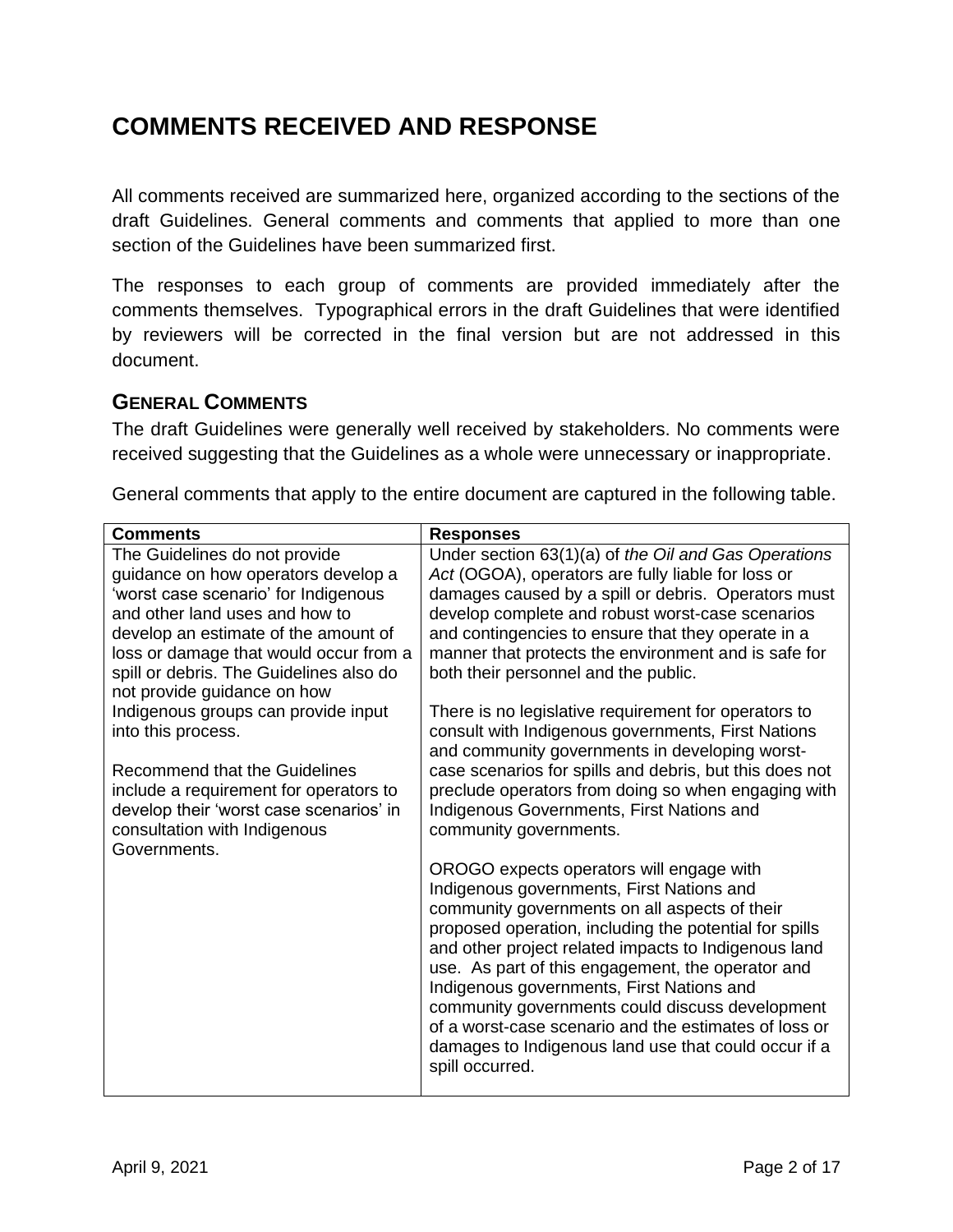| <b>Comments</b>                                                                                                                                                                                                                                                                                                                                                   | <b>Responses</b>                                                                                                                                                                                                                                                                                                                                                                                                                                                     |
|-------------------------------------------------------------------------------------------------------------------------------------------------------------------------------------------------------------------------------------------------------------------------------------------------------------------------------------------------------------------|----------------------------------------------------------------------------------------------------------------------------------------------------------------------------------------------------------------------------------------------------------------------------------------------------------------------------------------------------------------------------------------------------------------------------------------------------------------------|
|                                                                                                                                                                                                                                                                                                                                                                   | The Guidelines have been amended to require that<br>operators provide information on how estimates of<br>loss and damages were developed and who was<br>involved in that process.                                                                                                                                                                                                                                                                                    |
|                                                                                                                                                                                                                                                                                                                                                                   | The majority of oil and gas operations require a<br>Land Use Permit and/or Water License from the<br>appropriate Land and Water Board. The<br>engagement required by the Land and Water Boards<br>also provide an opportunity for Indigenous<br>Governments, First Nations and community<br>governments to discuss and raise concerns<br>regarding worst case scenarios that could occur<br>during oil and gas operations.                                           |
| The Guidelines should include a<br>requirement for operators to develop a<br>cost estimate for compensation to be<br>paid to Indigenous Governments and<br>First Nations for impacts to Indigenous<br>land use caused by oil and gas<br>operations. The amount of<br>compensation will be negotiated<br>between the operator and local<br>Indigenous Governments. | OGOA does not include legislative provisions for the<br>Regulator to consider claims for compensation made<br>by Indigenous Governments and First Nations for<br>impacts to Indigenous land use from oil and gas<br>operations in general.                                                                                                                                                                                                                           |
|                                                                                                                                                                                                                                                                                                                                                                   | For oil and gas activities that require a water licence,<br>the Mackenzie Valley Resource Management Act<br>includes legislative provisions for Land and Water<br>Boards to consider claims for compensation related to<br>proposed activities that require water licenses for the<br>use of water or deposit of waste.                                                                                                                                              |
|                                                                                                                                                                                                                                                                                                                                                                   | If an Indigenous Government or First Nation has been<br>impacted by a spill or debris resulting from an oil and<br>gas operation, a claim can be made under section 63<br>of OGOA to access funds held under Proof of<br>Financial Responsibility to clean up the spill or debris.<br>The purpose of Proof of Financial Responsibility is to<br>have funds available that can be paid out to persons<br>suffering "actual loss or damage" from a spill or<br>debris. |
| The Guidelines should include a<br>requirement for operators to conduct<br>an environmental site assessment<br>(ESA) for their operation to ensure that<br>lands have been remediated to a<br>standard that allows land to be used by<br>local Indigenous land users.                                                                                             | OROGO may require an operator to conduct an ESA<br>if the site specific conditions of that operation require<br>an assessment to determine levels of contamination<br>at the site. This could be particularly relevant for<br>production operations where oil and gas facilities<br>have been operating at the same location for an<br>extended period of time.                                                                                                      |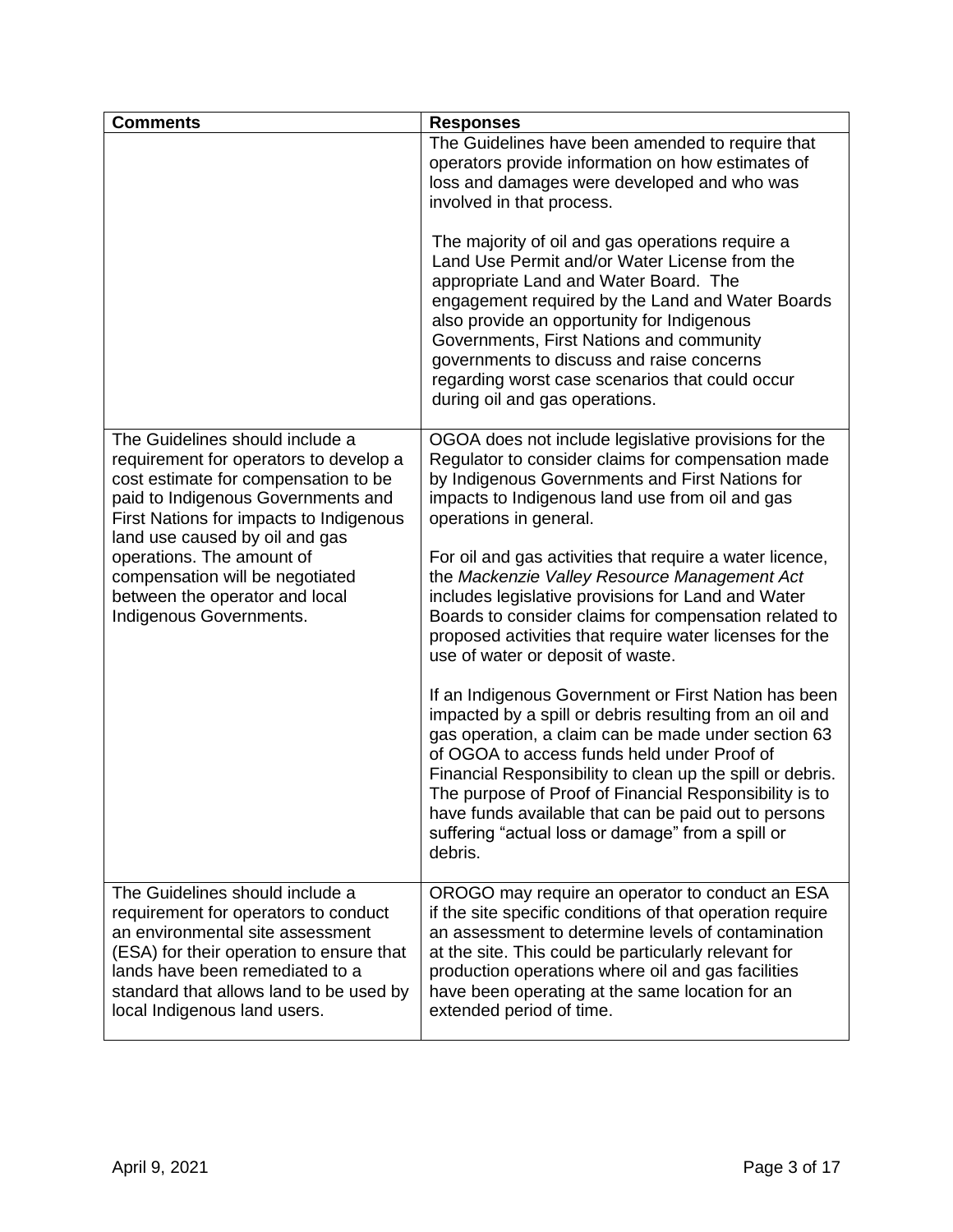| <b>Comments</b>                              | <b>Responses</b>                                                                                                                                                                                                                                                                                                                                                                                                                                                                                                                                                                                                                                                                                                                                                                                                                                                                                                                                                            |
|----------------------------------------------|-----------------------------------------------------------------------------------------------------------------------------------------------------------------------------------------------------------------------------------------------------------------------------------------------------------------------------------------------------------------------------------------------------------------------------------------------------------------------------------------------------------------------------------------------------------------------------------------------------------------------------------------------------------------------------------------------------------------------------------------------------------------------------------------------------------------------------------------------------------------------------------------------------------------------------------------------------------------------------|
| It is recommended that the Guidelines        | In order for the Regulator to determine that an oil and                                                                                                                                                                                                                                                                                                                                                                                                                                                                                                                                                                                                                                                                                                                                                                                                                                                                                                                     |
| include clear and measurable                 | gas site operation has been cleaned up to the                                                                                                                                                                                                                                                                                                                                                                                                                                                                                                                                                                                                                                                                                                                                                                                                                                                                                                                               |
| objectives of what would satisfy the         | Regulators satisfaction, the following steps are                                                                                                                                                                                                                                                                                                                                                                                                                                                                                                                                                                                                                                                                                                                                                                                                                                                                                                                            |
| Regulator as it relates to clean up of a     | followed:                                                                                                                                                                                                                                                                                                                                                                                                                                                                                                                                                                                                                                                                                                                                                                                                                                                                                                                                                                   |
| spill and or debris, abandonment and         |                                                                                                                                                                                                                                                                                                                                                                                                                                                                                                                                                                                                                                                                                                                                                                                                                                                                                                                                                                             |
|                                              |                                                                                                                                                                                                                                                                                                                                                                                                                                                                                                                                                                                                                                                                                                                                                                                                                                                                                                                                                                             |
| decommission of an oil and gas<br>operation. | When an operator submits an application for<br>an Operations Authorization (OA), it submits<br>an Environmental Protection Plan, which<br>outlines the operator's plan to clean up the<br>wellsite or area of the operation if a spill or<br>debris occurs.<br>OROGO reviews the operator's proposed plan<br>$\bullet$<br>and determines if it meets all legislative and<br>regulatory requirements before issuing the OA.<br>If there is a spill or debris, the operator cleans<br>$\bullet$<br>up the wellsite or area of the operation<br>affected as outlined in its Environmental<br>Protection Plan.<br>OROGO inspects operations to ensure work<br>$\bullet$<br>has been completed and meets all legislative<br>and regulatory requirements. When required,<br>OROGO will also work with any other<br>government organization that has a<br>jurisdictional overlap to ensure consistency in<br>approach.<br>If the inspection notes deficiencies, OROGO<br>$\bullet$ |
|                                              | will direct the operators to conduct additional<br>work to address noted deficiencies and an<br>additional inspection will be required to ensure<br>that additional work has been completed to<br>OROGO's satisfaction.<br>Once it is confirmed that all deficiencies have<br>$\bullet$<br>been addressed, the Regulator will receive a<br>briefing from technical and compliance staff<br>and review relevant information provided by<br>the operator before making a final decision on<br>whether the operation has been cleaned up<br>satisfactorily.                                                                                                                                                                                                                                                                                                                                                                                                                    |
|                                              | Wording has been added to the Guidelines to<br>describe, at a high level, the minimum requirements<br>for clean up of spills or debris.                                                                                                                                                                                                                                                                                                                                                                                                                                                                                                                                                                                                                                                                                                                                                                                                                                     |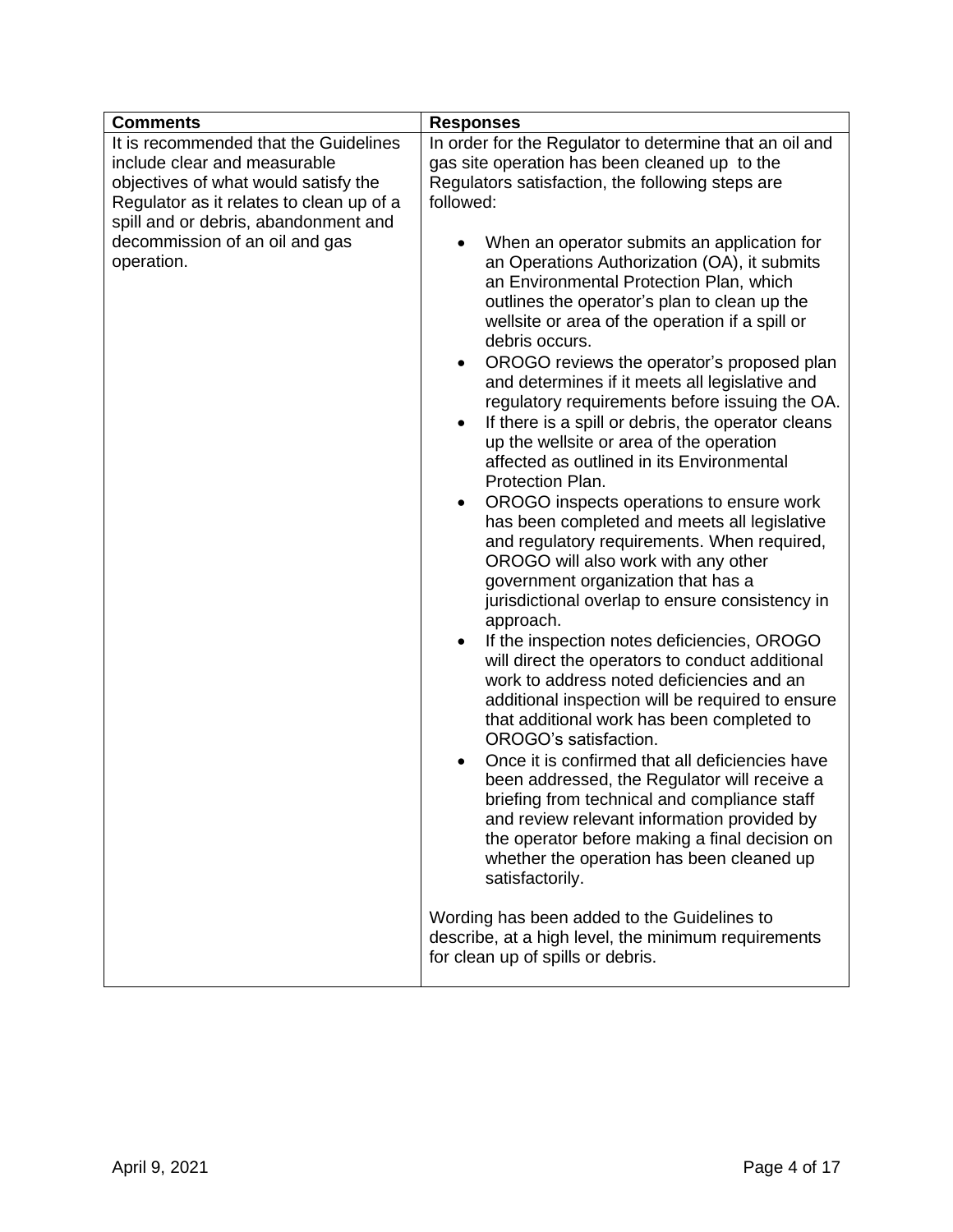| <b>Comments</b>                                                                                                                                                                                                                                                                                                                                                                                                                                                                                                                                                                                                                                                                                                                              | <b>Responses</b>                                                                                                                                                                                                                                                                                                                                                                                                                                                                                                                                                                                                                                 |
|----------------------------------------------------------------------------------------------------------------------------------------------------------------------------------------------------------------------------------------------------------------------------------------------------------------------------------------------------------------------------------------------------------------------------------------------------------------------------------------------------------------------------------------------------------------------------------------------------------------------------------------------------------------------------------------------------------------------------------------------|--------------------------------------------------------------------------------------------------------------------------------------------------------------------------------------------------------------------------------------------------------------------------------------------------------------------------------------------------------------------------------------------------------------------------------------------------------------------------------------------------------------------------------------------------------------------------------------------------------------------------------------------------|
| First Nations use their traditional<br>territory for fishing, hunting, trapping,<br>and gathering. Development and<br>resource exploitation have significantly<br>impacted and infringed Treaty and<br>Aboriginal rights and title. Any new<br>developments will infringe on Treaty<br>and Aboriginal rights, without<br>meaningful consultation and<br>accommodation, which may include<br>compensation.<br>It is expected that First Nations will<br>enter into full meaningful consultation<br>with Government prior to any decision<br>that has the potential to infringe Treaty<br>or Aboriginal rights. The importance of<br>protection Treaty and Aboriginal rights,<br>and of preserving natural resources,<br>cannot be overstated. | The Office of the Regulator of Oil and Gas Operations<br>(OROGO) has an obligation to consult regarding<br>adverse impacts to established or asserted Aboriginal<br>and Treaty Rights protected by section 35 of the<br>Constitution Act, 1982.<br>The scope of the Regulator's legal authority is<br>determined by the provisions of the Oil and Gas<br>Operations Act (OGOA). If a potential infringement of<br>rights raised by a First Nation falls outside of the<br>Regulator's legal authority, it may be addressed<br>through another regulatory process or through<br>additional consultation between the GNWT and the<br>First Nation. |
| Clarify if Proof of Financial<br>Responsibility can be used for<br>reclamation and remediation activities<br>associated with spills and debris.                                                                                                                                                                                                                                                                                                                                                                                                                                                                                                                                                                                              | If a spill or debris occurs from an operation that is<br>under OROGO's jurisdiction, then Proof of Financial<br>Responsibility could be used for reclamation and<br>remediation of that spill or debris.<br>Most oil and gas operations require approvals from<br>more than one regulator. A spill may occur from an<br>activity, facility or piece of equipment that falls under<br>the jurisdiction of another regulator (e.g. Land and<br>Water Board) but is part of the same operation. In this<br>case, Proof of Financial Responsibility would not<br>apply.                                                                              |
| Clarify if the Oil and Gas Operations<br>Act and related regulations include the<br>reclamation of decommissioned well<br>and facility sites, access road and<br>related facilities to pre-operational<br>conditions.                                                                                                                                                                                                                                                                                                                                                                                                                                                                                                                        | For oil and gas operations that are in the<br>abandonment phase, OROGO focuses on<br>decommissioning of the operation. This means that<br>existing OROGO regulated facilities (e.g. wells,<br>gathering systems, batteries, etc.) are abandoned and<br>decommissioned in manner that protects the<br>environment and is safe for the public.<br>The reclamation of well sites, access roads and<br>related infrastructure falls under the jurisdiction of<br>other regulators.                                                                                                                                                                   |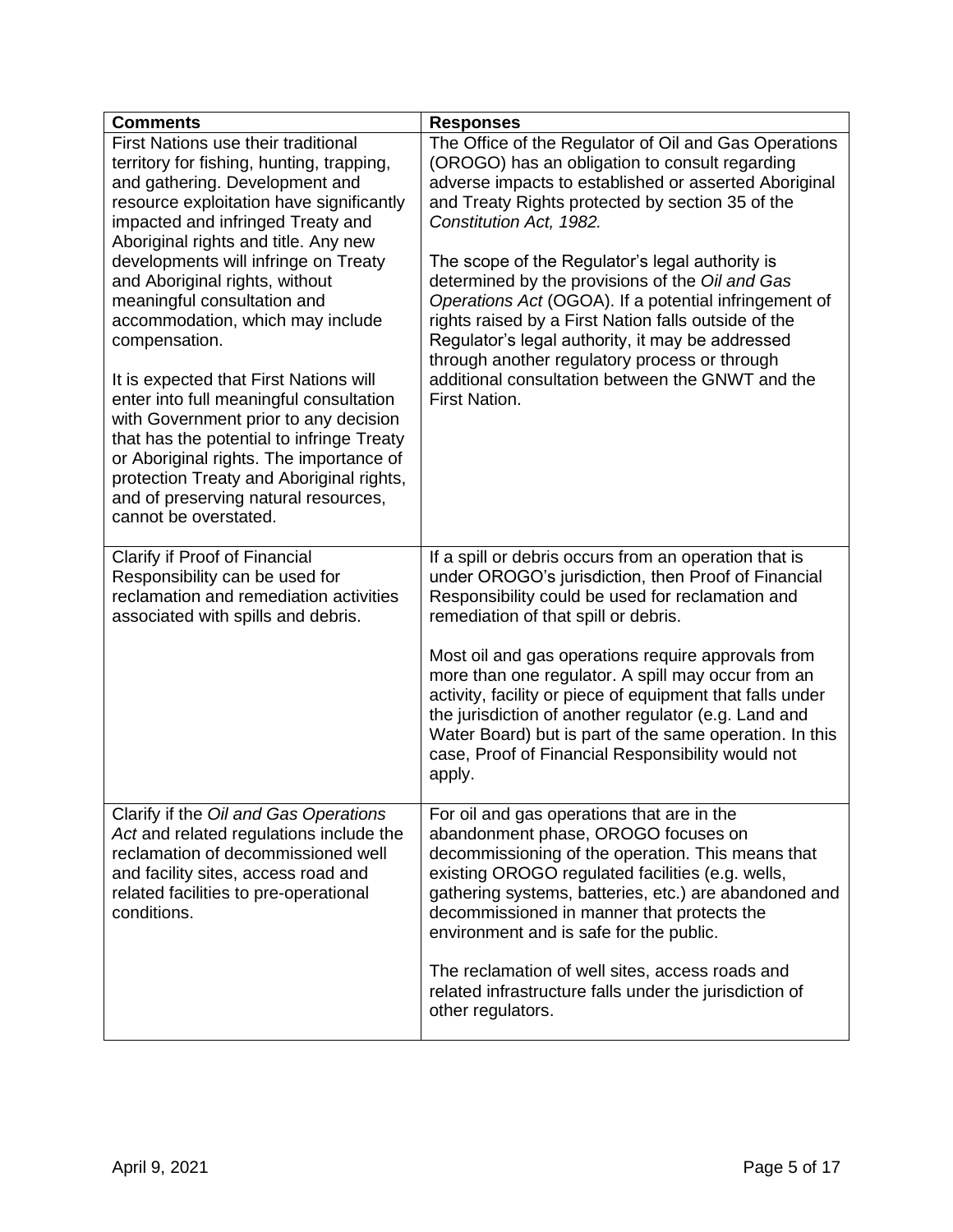| <b>Comments</b>                                                                                                                                                                                         | <b>Responses</b>                                                                                                                                                                                                                                                                                                                                                                                                                                                                                                                                                                                                                                                                                                                                                                                                                                                                                                                                                                                                                                                                                                                                     |
|---------------------------------------------------------------------------------------------------------------------------------------------------------------------------------------------------------|------------------------------------------------------------------------------------------------------------------------------------------------------------------------------------------------------------------------------------------------------------------------------------------------------------------------------------------------------------------------------------------------------------------------------------------------------------------------------------------------------------------------------------------------------------------------------------------------------------------------------------------------------------------------------------------------------------------------------------------------------------------------------------------------------------------------------------------------------------------------------------------------------------------------------------------------------------------------------------------------------------------------------------------------------------------------------------------------------------------------------------------------------|
| Clarify if OROGO encourages<br>operators to conduct progressive<br>remediation and reclamation that result<br>from spills and debris prior to<br>suspension and abandonment of wells<br>and facilities. | The primary responsibility for reclamation falls under<br>the jurisdiction of other regulators, such as the Land<br>and Water Boards and the Department of Lands.<br>Proof of Financial Responsibility is not intended to<br>cover costs associated with the remediation and<br>reclamation of a site and is based on a future<br>hypothetical scenario that may never materialize.<br>OROGO expects that operators will clean up a spill or<br>debris immediately after it occurs.<br>However, if an operator was planning to<br>decommission a large operation, such as an oil and<br>gas field and associated production facility, it may be<br>possible for the decommissioning to occur in stages.<br>Because Proof of Financial Responsibility is based on<br>a hypothetical, incident-based scenario, staged<br>decommissioning would not result in a reduction of<br>the amount of Proof of Financial Responsibility held<br>by the Regulator, but it would allow the operator<br>flexibility to decommission parts of an operation that<br>are no longer functional or required. This would<br>require an operator to submit a plan for the |
|                                                                                                                                                                                                         | Regulator's consideration which would be considered<br>on a case-by-case basis.                                                                                                                                                                                                                                                                                                                                                                                                                                                                                                                                                                                                                                                                                                                                                                                                                                                                                                                                                                                                                                                                      |
| Clarify if OROGO will develop<br>additional guidance for stakeholders to<br>better understand what aspects of a<br>particular operation will be evaluated<br>when arriving at a case by case basis.     | Proof of Financial Responsibility will be considered on<br>a case by basis for production, geophysical,<br>suspension and abandonment operations. The<br>'application requirements' section outlines detailed<br>information that operators need to submit to the<br>Regulator in order for the Regulator to determine the<br>appropriate amount of Proof of Financial<br>Responsibility for that operation. Proof of Financial<br>Responsibility only applies to the aspects of an<br>operation that are regulated by OROGO (e.g. wells,<br>pipelines, batteries, etc.) and to the spills and debris<br>that may result from them.                                                                                                                                                                                                                                                                                                                                                                                                                                                                                                                  |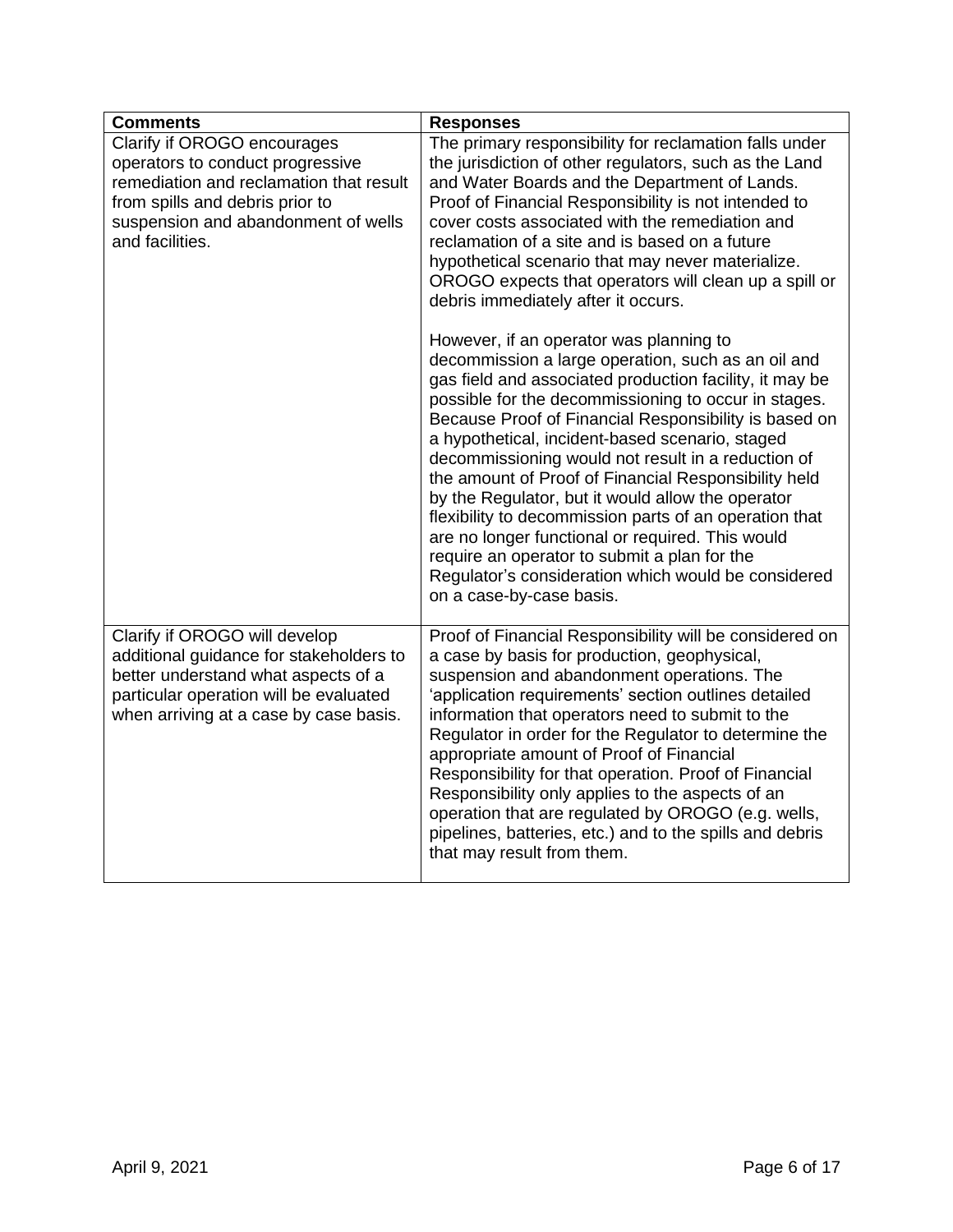| <b>Comments</b>                                                                                                                                                                                                                                                                                                                                                 | <b>Responses</b>                                                                                                                                                                                                                                                                                                                                                                                                                                                                                                                                       |
|-----------------------------------------------------------------------------------------------------------------------------------------------------------------------------------------------------------------------------------------------------------------------------------------------------------------------------------------------------------------|--------------------------------------------------------------------------------------------------------------------------------------------------------------------------------------------------------------------------------------------------------------------------------------------------------------------------------------------------------------------------------------------------------------------------------------------------------------------------------------------------------------------------------------------------------|
| Clarify if it is likely that access costs<br>required for assessing Proof of<br>Financial Responsibility are similar in<br>nature to the costs that would be<br>incurred for closure and reclamation of<br>oil and gas sites. Clarify if OROGO is<br>considering using a model like<br>RECLAIM to determine the amount of<br>Proof of Financial Responsibility. | OROGO requires operators to include access road<br>costs in the event that a spill occurs and a third-party<br>has to clean up the spill at a time when the original<br>access established by the operator is no longer<br>available. Depending on the scope of the spill<br>associated with the operation, these costs may or<br>may not be similar to access costs for closure and<br>reclamation of the site.<br>OROGO is not planning to use a model like RECLAIM<br>to determine the amount of Proof of Financial<br>Responsibility at this time. |
|                                                                                                                                                                                                                                                                                                                                                                 |                                                                                                                                                                                                                                                                                                                                                                                                                                                                                                                                                        |
| Recommend that OROGO change the<br>format and look of the Guidelines on<br>Proof of Financial Responsibility so<br>they can be easily differentiated from<br>other OROGO Guidelines.                                                                                                                                                                            | OROGO prefers to keep the formatting of its<br>Guidelines consistent so that they are user friendly for<br>both operators and all stakeholders.                                                                                                                                                                                                                                                                                                                                                                                                        |
| Recommend that the section on<br>seismic operation be moved to section<br>3 of the guidelines as it would be                                                                                                                                                                                                                                                    | OROGO agrees with this recommendation and has<br>moved the seismic operations to section 3.                                                                                                                                                                                                                                                                                                                                                                                                                                                            |
| logical to link to exploration activities.                                                                                                                                                                                                                                                                                                                      | The title of this section has also been changed to<br>"geophysical operations" to recognize that it<br>incorporates more than pure seismic operations.                                                                                                                                                                                                                                                                                                                                                                                                 |
| Recommend that OROGO include<br>references in the Guidelines to<br><b>Operations Authorizations for</b><br>exploration projects and third-party<br>costs.                                                                                                                                                                                                       | OROGO has published separate Guidelines on the<br>application process for Operations Authorizations.<br>Applications for Operations Authorizations, including<br>the information submitted in relation to Proof of<br>Financial Responsibility, are available on OROGO's<br>public registry.                                                                                                                                                                                                                                                           |
|                                                                                                                                                                                                                                                                                                                                                                 | Wording has been added to the section of the<br>Guidelines on exploration operations to describe what<br>is included in that group of operations.                                                                                                                                                                                                                                                                                                                                                                                                      |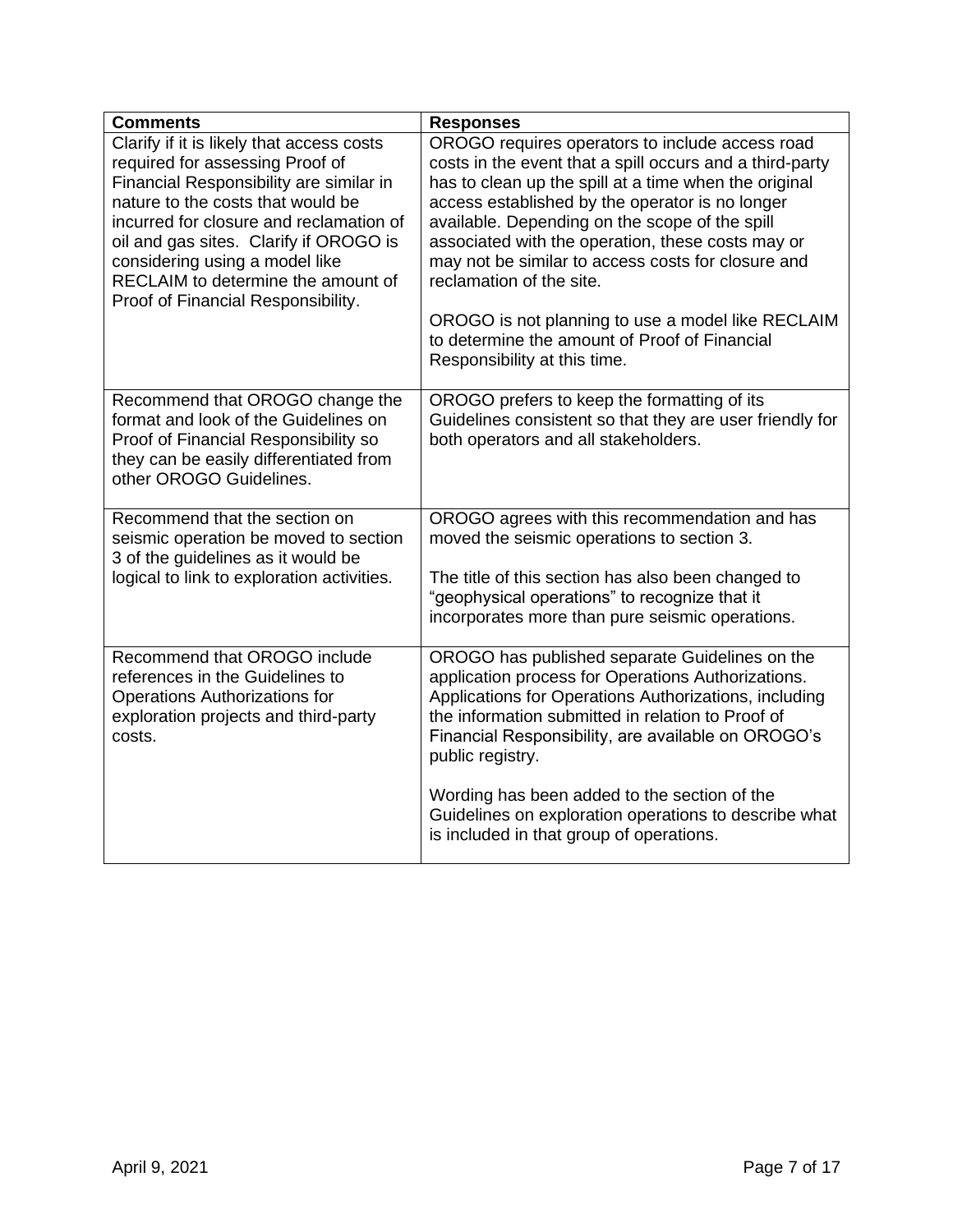| <b>Comments</b>                                                                    | <b>Responses</b>                                                                           |
|------------------------------------------------------------------------------------|--------------------------------------------------------------------------------------------|
| Recommend that OROGO provide                                                       | OROGO regulates oil and gas operations in the                                              |
| additional information on how OROGO                                                | Northwest Territories to ensure:                                                           |
| balances environmental protection for                                              |                                                                                            |
| people and the environment without<br>unfairly limiting development potential.     | Safety;<br>$\bullet$<br>Environmental protection; and<br>$\bullet$                         |
|                                                                                    | Conservation of oil and gas resources.<br>$\bullet$                                        |
| For example, if Proof of Financial                                                 |                                                                                            |
| Responsibility is too low, damages may                                             | OROGO's mandate does not include promoting                                                 |
| occur that cannot be addressed by the                                              | economic development.                                                                      |
| company's resources. Should Proof of                                               |                                                                                            |
| Financial Responsibility be too high, it                                           | When an operator applies for an Operations                                                 |
| may prohibit certain companies from                                                | Authorization, OROGO considers whether the                                                 |
| pursuing development activities for the<br>benefit of NWT residents.               | operator has put in place adequate environment<br>protection measures, as described in its |
|                                                                                    | Environmental Protection Plan, Contingency Plan and                                        |
|                                                                                    | other management system documentation, for that                                            |
|                                                                                    | particular operation.                                                                      |
|                                                                                    |                                                                                            |
|                                                                                    | OROGO also reviews the operator's financial                                                |
|                                                                                    | information to ensure that it has adequate financial                                       |
|                                                                                    | resources to respond to spills and/or debris resulting<br>from the operation.              |
|                                                                                    |                                                                                            |
|                                                                                    | OROGO assesses the amount of Proof of Financial                                            |
|                                                                                    | Responsibility solely on the impact of a spill or debris                                   |
|                                                                                    | resulting from the proposed operation.                                                     |
|                                                                                    |                                                                                            |
| The Department of Industry, Tourism                                                | OROGO is bound by the regulations established                                              |
| and Investment is currently undertaking<br>a review of all oil and gas regulations | under the Oil and Gas Operations Act.                                                      |
| as a result of the amendments to                                                   | Once the review is complete, OROGO will review any                                         |
| legislation coming into force this                                                 | changes to the amounts in the SDLR and will decide                                         |
| summer. Included in this are the Oil                                               | at that time whether to continue to apply the maximum                                      |
| and Gas Spill and Debris Liability                                                 | amounts to exploration operations.                                                         |
| Regulations (SDLR) referred to in                                                  |                                                                                            |
| <b>OROGO's Guidelines.</b>                                                         |                                                                                            |
| If the amounts under the SDLR are                                                  |                                                                                            |
| increased or changed, confirm if                                                   |                                                                                            |
| OROGO will use the new amounts                                                     |                                                                                            |
| under the SDLRs for exploration                                                    |                                                                                            |
| operations.                                                                        |                                                                                            |
|                                                                                    |                                                                                            |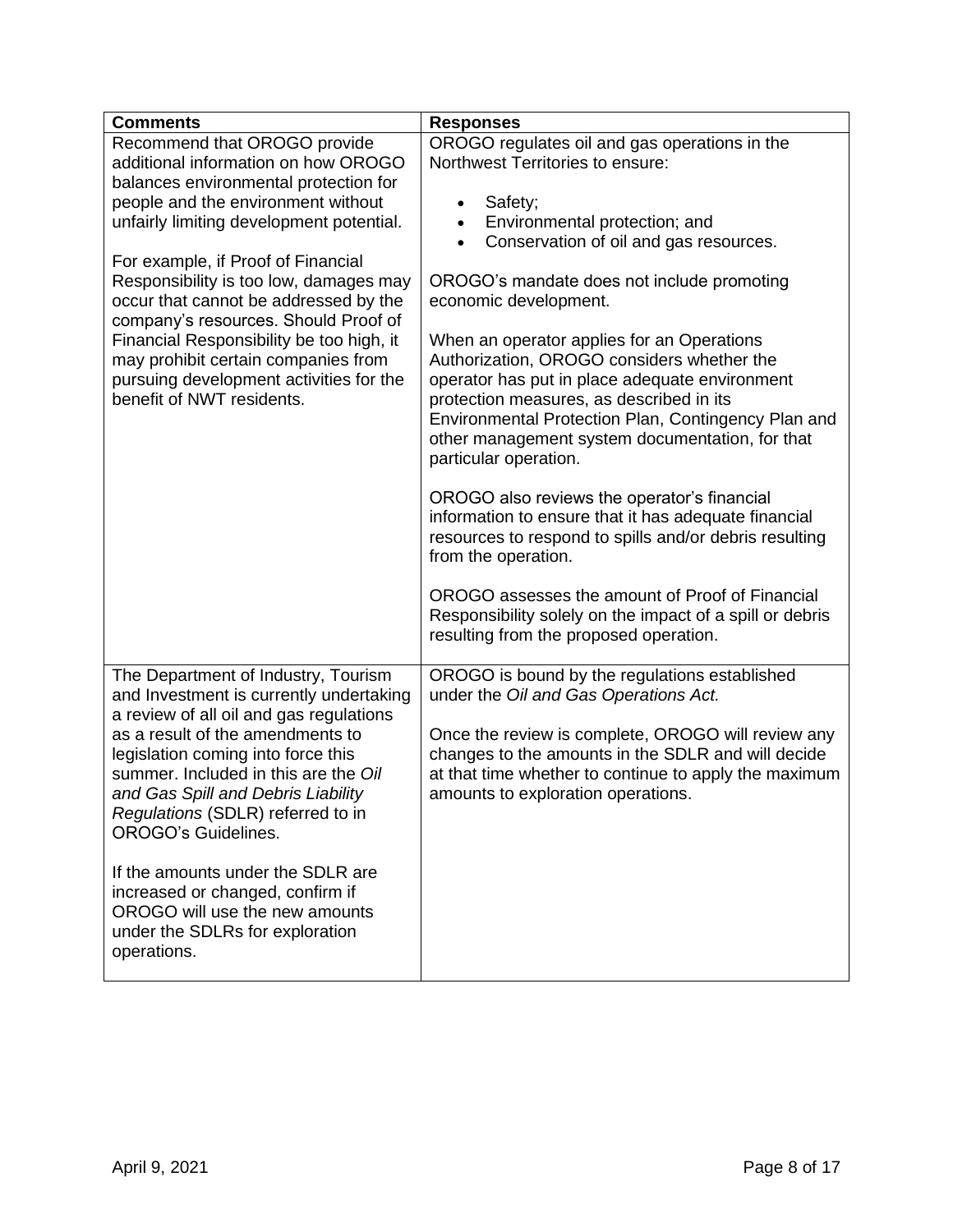| <b>Comments</b>                                                                                                                                                                                      | <b>Responses</b>                                                                                                                                                                                                                                                                                                                                                                                                                                                                                                                                                                                                                                                                                                                                                                                                                                                                                                                                                                                                                                                                                                                                |
|------------------------------------------------------------------------------------------------------------------------------------------------------------------------------------------------------|-------------------------------------------------------------------------------------------------------------------------------------------------------------------------------------------------------------------------------------------------------------------------------------------------------------------------------------------------------------------------------------------------------------------------------------------------------------------------------------------------------------------------------------------------------------------------------------------------------------------------------------------------------------------------------------------------------------------------------------------------------------------------------------------------------------------------------------------------------------------------------------------------------------------------------------------------------------------------------------------------------------------------------------------------------------------------------------------------------------------------------------------------|
| Clarify how Proof of Financial<br>Responsibility differs from security<br>deposits required by the Land and<br>Water Boards in the Mackenzie Valley?                                                 | OROGO holds Proof of Financial Responsibility,<br>under section 64(1) of OGOA) in association with an<br>Operations Authorization applied for by an Operator.<br>Section 64(3) of OGOA indicates that the Regulator<br>may use Proof of Financial Responsibility to pay out<br>claims made under section 63 of OGOA. Section 63<br>refers to claims for actual loss or damages from, or<br>costs associated with the clean-up of, debris, spills or<br>the authorized discharge, emission or escape of oil or<br>gas.<br>Section 61 of OGOA defines:<br>"Actual loss or damage" as including loss of<br>income, including future income and the loss<br>of hunting, fishing and gathering opportunities<br>by Aboriginal peoples;<br>"Debris" as an installation or structure that has<br>been abandoned without authorization or any<br>material that has broken away or been<br>jettisoned or displaced in the course of an<br>approved work or activity; and<br>"Spills" as a discharge, emission or escape of<br>petroleum.<br>Proof of Financial Responsibility is not intended to<br>cover costs associated with the closure, remediation |
|                                                                                                                                                                                                      | and reclamation of a site, either with or without an<br>operator. It is collected on a prospective basis and,<br>unlike reclamation amounts determined by the Land<br>and Water Boards that is based on the estimated<br>actual costs of restoring lands to their original state, is<br>based on a future hypothetical scenario that may<br>never materialize.                                                                                                                                                                                                                                                                                                                                                                                                                                                                                                                                                                                                                                                                                                                                                                                  |
| Recommend that the definition for<br>'body of inland water' that is used in<br>several places in the guidelines be<br>reviewed to ensure it is consistent with<br>other legislation and regulations. | OROGO has removed the definition of body of water<br>from the guidelines to ensure that there is no<br>confusion with definitions already in place under<br>existing territorial legislation and regulations.                                                                                                                                                                                                                                                                                                                                                                                                                                                                                                                                                                                                                                                                                                                                                                                                                                                                                                                                   |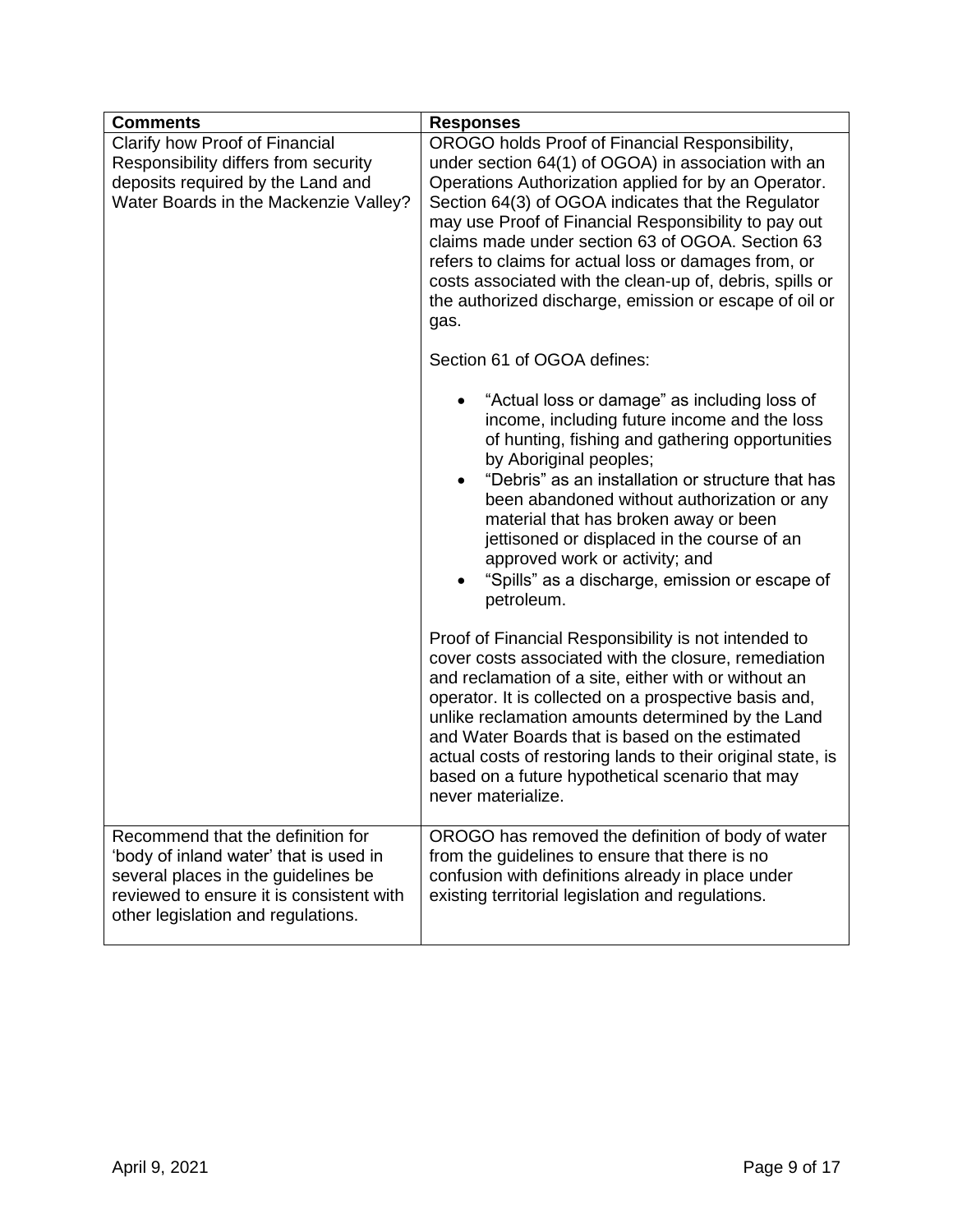#### <span id="page-11-0"></span>**SECTION 1: INTRODUCTION**

The comments received about section 1 of the Guidelines and the responses are captured in the following table.

| <b>Comments</b>                                                                                                                                      | <b>Responses</b>                      |
|------------------------------------------------------------------------------------------------------------------------------------------------------|---------------------------------------|
| OROGO include an updated map to be<br>consistent with all other OROGO<br>Guidelines and to include labels for<br>those areas not regulated by OROGO. | The recommended change has been made. |

#### <span id="page-11-1"></span>**SECTION 2: PURPOSE OF PROOF OF FINANCIAL RESPONSIBILITY**

The comments received about section 2 of the Guidelines and the responses are captured in the following table.

| <b>Comments</b>                          | <b>Responses</b>                                           |
|------------------------------------------|------------------------------------------------------------|
| Clarify if the definition of debris      | The definition of debris does not include debris from      |
| includes debris from onsite camp and     | onsite camp and construction as these are not              |
| construction.                            | regulated by OROGO.                                        |
|                                          |                                                            |
| The Guidelines state "Proof of           | Proof of Financial Responsibility is not intended to       |
| Financial Responsibility is not intended | cover costs associated with the closure, remediation       |
| to cover costs associated with the       | and reclamation of a site. It is collected on a            |
| closure, remediation and reclamation of  | prospective basis and, unlike reclamation amounts          |
| a site, either with or without an        | determined by the Land and Water Boards that is            |
| Operator."                               | based on the estimated actual costs of restoring lands     |
|                                          | to their original state, is based on a future hypothetical |
| This statement appears contradictory     | scenario that may never materialize.                       |
| so clarification is needed to understand |                                                            |
| how Proof of Financial Responsibility    | For a well to be considered abandoned by OROGO,            |
| can be used to clean up abandoned        | the operator has to comply with the requirements of        |
| wells and associated debris. Proof of    | the Oil and Gas Drilling and Production Regulations        |
| Financial Responsibility could be seen   | (OGDPR) and OROGO's Well Suspension and                    |
| as a form of security and since Proof of | Abandonment Guidelines (Guidelines). Inspections           |
| Financial Responsibility cannot be       | are conducted during operations to ensure that             |
| used to clean up land and water          | abandonment operations for the well meets all              |
| liabilities, it could be perceived by a  | requirements under the OGDPR and the Guidelines.           |
| Proponent and the public as a form of    | If impacts from a spill or debris remained, the well       |
| security for the wells themselves.       | would not be considered abandoned until issues             |
|                                          |                                                            |
|                                          | associated with the spill and debris were properly         |
|                                          | addressed.                                                 |
|                                          |                                                            |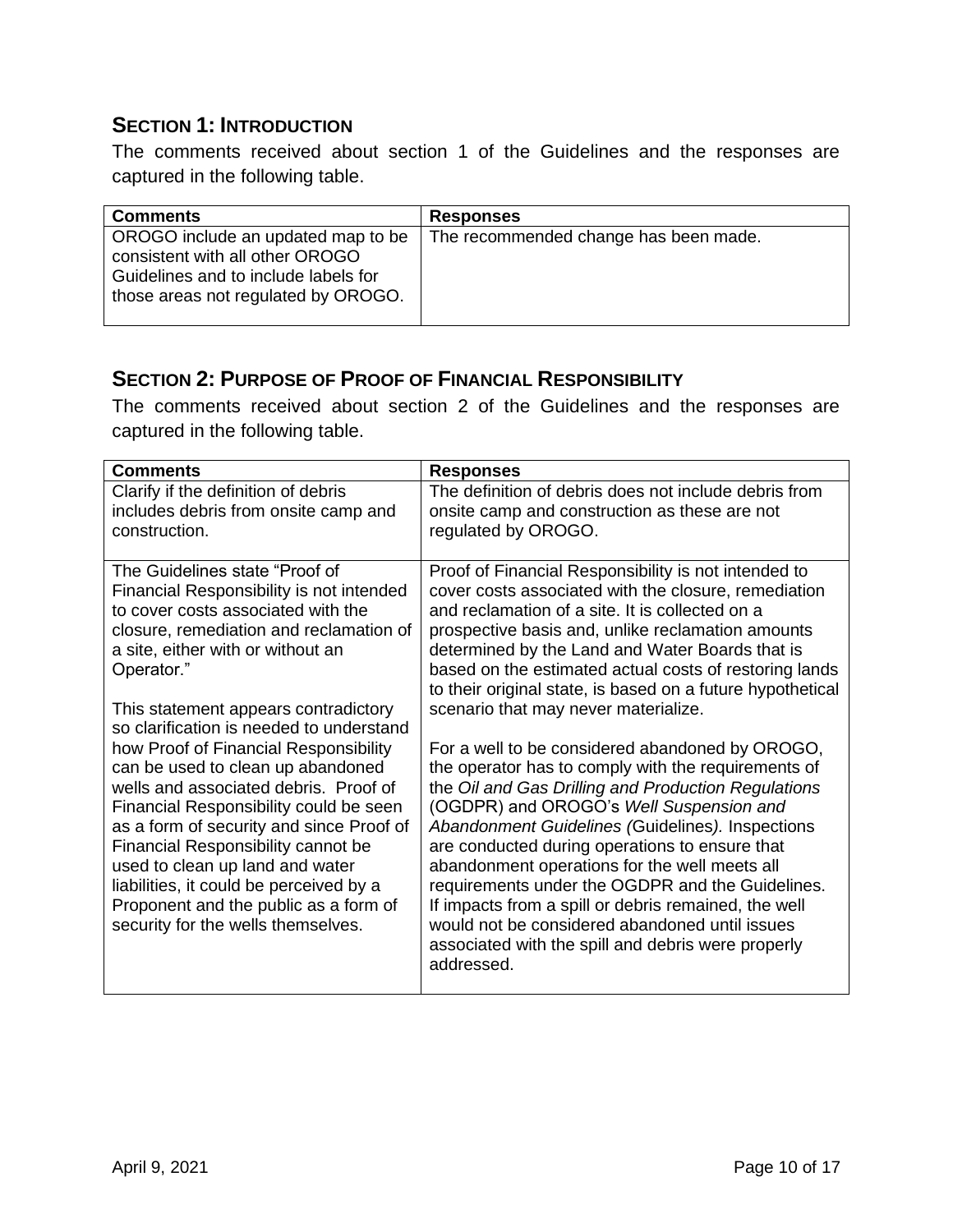| <b>Comments</b>                                                                                                                                                                                    | <b>Responses</b>                                                                                                                                                                                                                                                                                                                                                                                                                                                                                                                               |
|----------------------------------------------------------------------------------------------------------------------------------------------------------------------------------------------------|------------------------------------------------------------------------------------------------------------------------------------------------------------------------------------------------------------------------------------------------------------------------------------------------------------------------------------------------------------------------------------------------------------------------------------------------------------------------------------------------------------------------------------------------|
|                                                                                                                                                                                                    | OGOA requires that any unused Proof of Financial<br>Responsibility must be returned to the operator one<br>year after the Regulator notifies the operator that the<br>abandonment or decommissioning is successful. After<br>that point, the Regulator does not hold any Proof of<br>Financial Responsibility for the operation.                                                                                                                                                                                                               |
|                                                                                                                                                                                                    | The wording in the Guidelines has been changed to<br>make this distinction more clear.                                                                                                                                                                                                                                                                                                                                                                                                                                                         |
| Clarify if failed well abandonments refer<br>to a failed well abandonment operation<br>conducted during an existing operation<br>authorized by an Operations<br>Authorization issued under section | The use of 'failed well abandonments' in the<br>Guidelines refers to a potential failed well<br>abandonment operation approved under an<br>Operations Authorization issued under section<br>10(1)(b) of OGOA.                                                                                                                                                                                                                                                                                                                                  |
| 10(1)(b) of OGOA, or the failure of a<br>previously abandoned well.                                                                                                                                | If a well failure occurred for a previously abandoned<br>well that is not covered under an Operations<br>Authorization, or the failure occurred longer than one<br>year from the date that the Regulator notified the<br>operator that the well had been successfully<br>abandoned in compliance with the OGDPR and the<br>Guidelines, then Proof of Financial Responsibility<br>could not be used to deal with a spill or debris from<br>that well, as it would already have been returned to<br>the operator under section 64(2)(a) of OGOA. |
|                                                                                                                                                                                                    | In this situation, OROGO would first contact the<br>company which completed the well abandonment and<br>request that the well be repaired. If this was not<br>possible, the responsibility to deal with issues related<br>to well failure would rest with the land owner. In either<br>case, a new Operations Authorization would be<br>required to complete the repair and re-abandonment,<br>which would trigger a new assessment of the Proof of<br>Financial Responsibility required.                                                      |
|                                                                                                                                                                                                    | OROGO also has a Well Watch program where<br>communities can notify OROGO of older wells in their<br>local area that may require maintenance or remedial<br>measures to ensure the well is not unsafe or<br>contaminating the environment.                                                                                                                                                                                                                                                                                                     |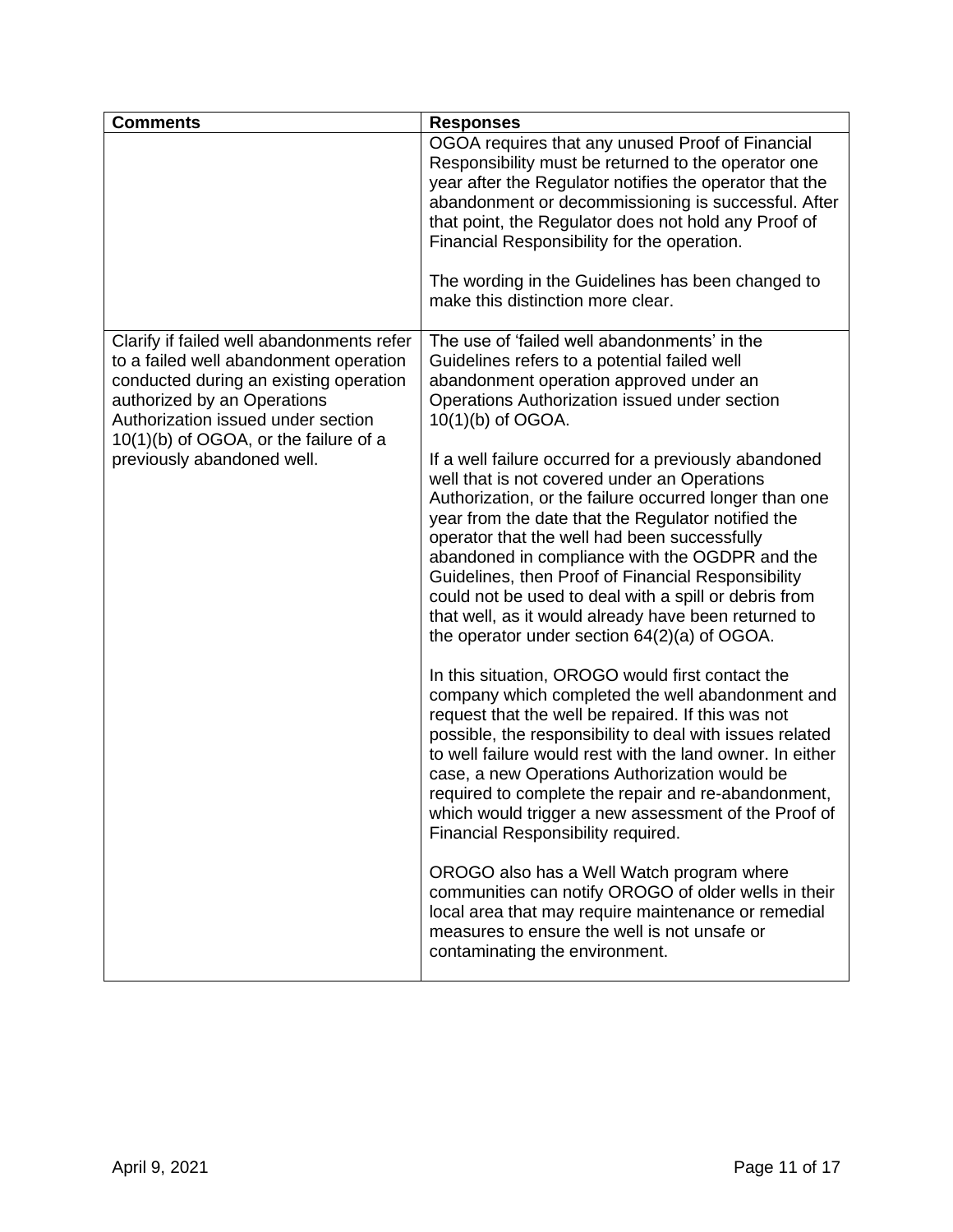#### <span id="page-13-0"></span>**SECTION 3: EXPLORATION OPERATIONS**

The comments received about section 3 of the Guidelines and the responses are captured in the following table.

| <b>Comments</b>                                                                                                                                                                       | <b>Responses</b>                                                                                                                                                                                                                                                                |
|---------------------------------------------------------------------------------------------------------------------------------------------------------------------------------------|---------------------------------------------------------------------------------------------------------------------------------------------------------------------------------------------------------------------------------------------------------------------------------|
| Recommend that the Guidelines<br>include a definition of what exploration<br>operations specifically consist of.                                                                      | The recommended change has been made.                                                                                                                                                                                                                                           |
| Clarify if 'submarine areas' are<br>intended to refer to areas in the<br>Inuvialuit Settlement Region that are<br>underwater shoreward of the line<br>delineating where OGOA applies. | OROGO does not regulate oil and gas activities in the<br>Inuvialuit Settlement Region (ISR), therefore areas in<br>the ISR that are underwater shoreward of the line<br>delineating where OGOA applies are not regulated by<br>OROGO.                                           |
|                                                                                                                                                                                       | Section 3(b) of the Oil and Gas Spills and Debris<br>Regulations state that the \$40 million limit applies to<br>"a submarine area lying north of the sixtieth parallel of<br>north latitude within the onshore and to which<br>paragraph (a) does not apply" (emphasis added). |
|                                                                                                                                                                                       | Therefore, submarine areas do not only refer to areas<br>under the ocean but more generally to areas under<br>both salt and freshwater.                                                                                                                                         |
| Clarify if the limits under section 3(c)<br>and (d) Oil and Gas Spills and Debris<br>Regulations of \$25 million and \$10<br>million respectively apply to all wells,                 | The limits apply to all operations, including all wells,<br>regardless of location, purpose or any other specific<br>factor.                                                                                                                                                    |
| including delineation wells, wells drilled<br>in areas where no previous drilling has<br>occurred.                                                                                    | The Guidelines have been amended to clarify which<br>types of wells are included under exploration<br>operations.                                                                                                                                                               |

#### <span id="page-13-1"></span>**SECTION 4: PRODUCTION OPERATIONS**

The comments received about section 4 of the Guidelines and the responses are captured in the following table.

| <b>Comments</b>                                                                                                                                                                                                 | <b>Responses</b>                                                                                                                                                                                                                                                                                                                                                                                                                             |
|-----------------------------------------------------------------------------------------------------------------------------------------------------------------------------------------------------------------|----------------------------------------------------------------------------------------------------------------------------------------------------------------------------------------------------------------------------------------------------------------------------------------------------------------------------------------------------------------------------------------------------------------------------------------------|
| Clarify if a production operation may<br>not require the maximum amount<br>required in the Oil and Gas Spills and<br>Debris Regulations. Clarify<br>circumstances where a lower amount<br>would be appropriate. | A production operation may not require maximum<br>amount of Proof of Financial Responsibility required<br>under Oil and Gas Spills and Debris Regulations if the<br>scope, location and purpose of the proposed<br>operation justified consideration of a lower amount.<br>The operator would have to provide a rationale to<br>demonstrate why a lower amount is justified, based<br>on the worst-case scenario identified and its impacts. |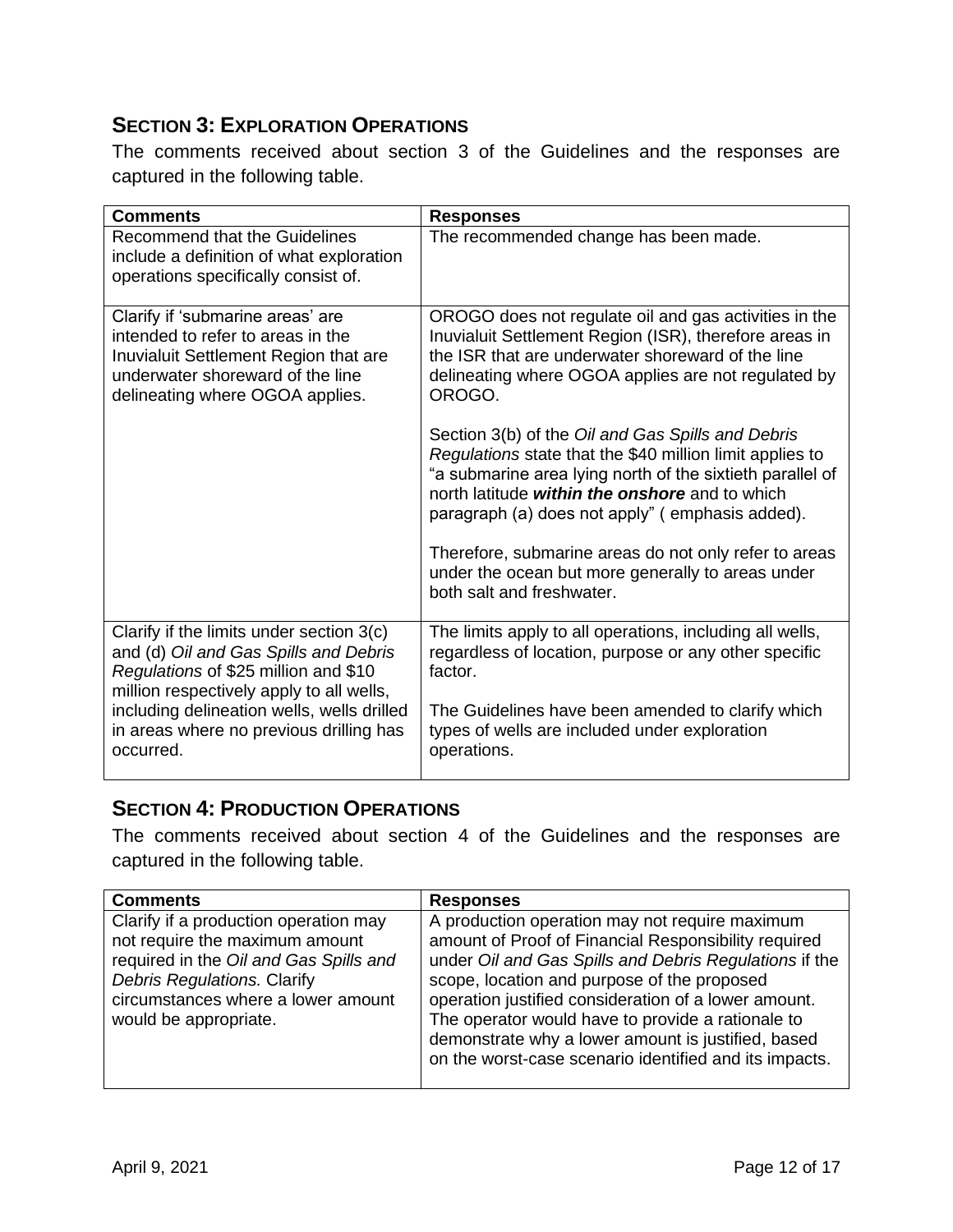| <b>Comments</b>                                                                                                                                                                                                                         | <b>Responses</b>                                                                                                                                                                                                                                                                                                                                       |
|-----------------------------------------------------------------------------------------------------------------------------------------------------------------------------------------------------------------------------------------|--------------------------------------------------------------------------------------------------------------------------------------------------------------------------------------------------------------------------------------------------------------------------------------------------------------------------------------------------------|
| Clarify if 'submarine areas' are<br>intended to refer to areas in the<br>Inuvialuit Settlement Region that are<br>underwater shoreward of the line<br>delineating where OGOA applies.                                                   | OROGO does not regulate oil and gas activities in the<br>Inuvialuit Settlement Region (ISR), therefore areas in<br>the ISR that are underwater shoreward of the line<br>delineating where OGOA applies are not regulated by<br>OROGO.<br>Section 3(b) of the Oil and Gas Spills and Debris<br>Regulations state that the \$40 million limit applies to |
|                                                                                                                                                                                                                                         | "a submarine area lying north of the sixtieth parallel of<br>north latitude within the onshore and to which<br>paragraph (a) does not apply" (Section 1(b) -<br>emphasis added).                                                                                                                                                                       |
|                                                                                                                                                                                                                                         | Therefore, submarine areas do not only refer to areas<br>under the ocean but more generally to areas under<br>both salt and freshwater.                                                                                                                                                                                                                |
| Clarify if OROGO considers and<br>includes the costs of annual monitoring<br>programs, including any associated<br>labour costs, transportation of<br>personnel and equipment and camps in<br>the amount of Proof of Financial          | OROGO expects that third-party clean up of a spill<br>would occur over a relatively short and defined period.<br>Clean-up activities would conducting sampling to<br>confirm that the area of contamination has been<br>cleaned up.                                                                                                                    |
| Responsibility required?                                                                                                                                                                                                                | Once the spill has been cleaned up, no further<br>monitoring is anticipated.                                                                                                                                                                                                                                                                           |
| Clarify how long into the future that<br>OROGO will assume that an operator<br>will incur monitoring costs? Will<br>OROGO use the net present value<br>(NPV) approach for any monitoring or<br>other costs that extend into the distant | As noted above, OROGO expects that third-party<br>clean up of a spill would occur over a relatively short<br>and defined period and, therefore, that ongoing<br>monitoring into the distant future will not be required.<br>Operations Authorizations are generally issued for a                                                                       |
| future?                                                                                                                                                                                                                                 | maximum of 5 to 6 years, which is not long enough to<br>raise concerns about the NPV of cost estimates used<br>to determine Proof of Financial Responsibility.                                                                                                                                                                                         |
|                                                                                                                                                                                                                                         | If an operator applied to extend the term of an<br>Operations Authorization, this would trigger a review<br>of the Proof of Financial Responsibility associated<br>with the authorization, along with other aspects of the<br>operation.                                                                                                               |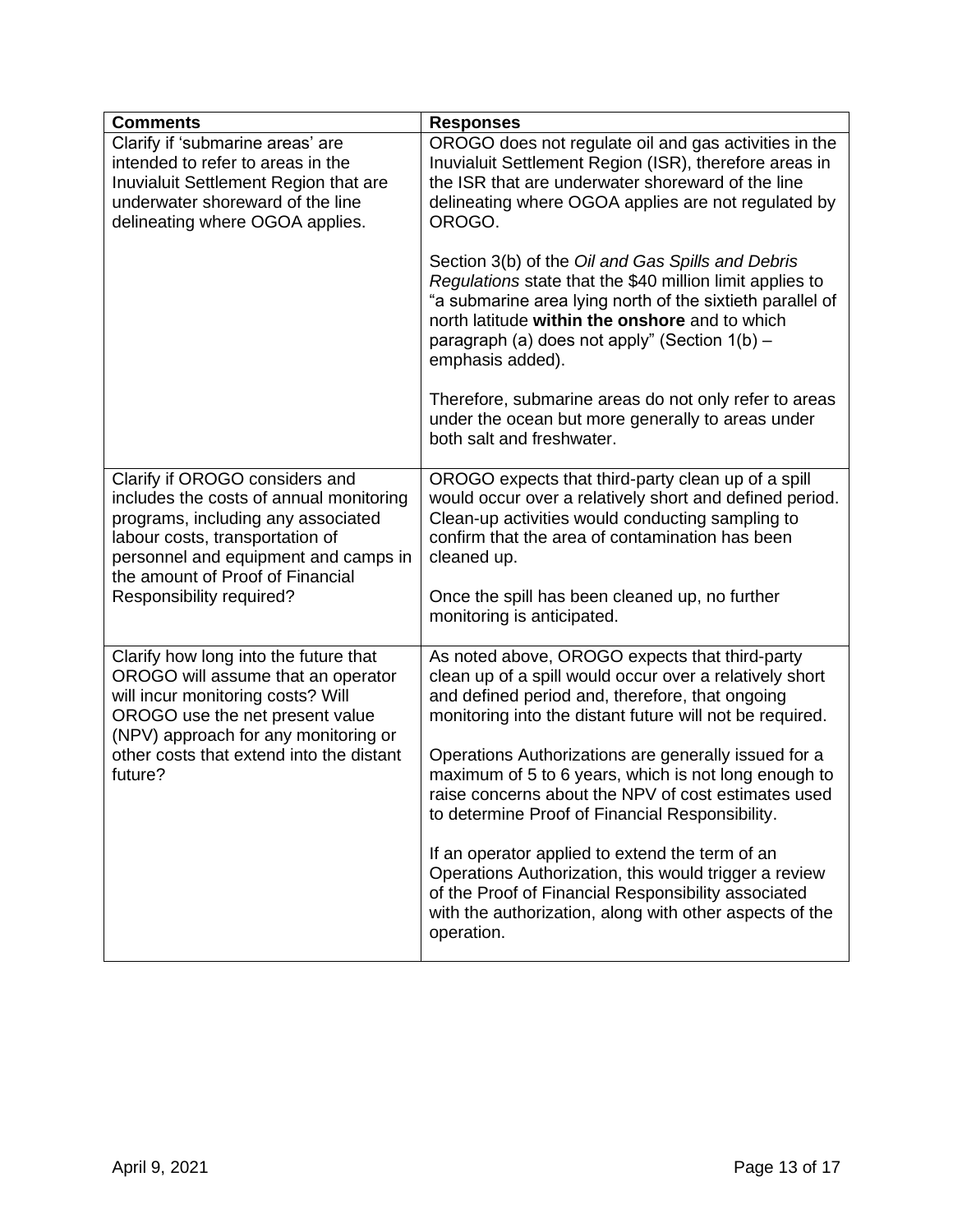| <b>Comments</b>                                                                                                                  | <b>Responses</b>                                                                                                                                                                                                 |
|----------------------------------------------------------------------------------------------------------------------------------|------------------------------------------------------------------------------------------------------------------------------------------------------------------------------------------------------------------|
| Clarify if Proof of Financial                                                                                                    | The Guidelines have been amended to require                                                                                                                                                                      |
| Responsibility includes indirect costs                                                                                           | operators to include indirect costs in their Proof of                                                                                                                                                            |
| for project management and/or<br>contingencies and does Proof of                                                                 | Financial Responsibility cost estimates.                                                                                                                                                                         |
| <b>Financial Responsibility require</b>                                                                                          | A change in the scope of an operation may require                                                                                                                                                                |
| updates to reflect project changes or<br>inflation.                                                                              | that Proof of Financial Responsibility be updated.                                                                                                                                                               |
|                                                                                                                                  | Operations Authorizations are generally issued for a<br>maximum of 5 to 6 years, not long enough to require<br>that Proof of Financial Responsibility costs be<br>updated for inflation.                         |
| Clarify if a sub-surface spill or release<br>of hydraulic fluids, entrained oil and<br>gas or intrusion of these types of fluids | OGOA does not distinguish between spills at surface<br>or below the surface.                                                                                                                                     |
| into groundwater would be considered<br>a spill for the purposes of Proof of<br>Financial Responsibility.                        | However, a spill is defined as a "discharge, emission<br>or escape of <i>petroleum</i> " (emphasis added).                                                                                                       |
|                                                                                                                                  | Therefore, if it can be demonstrated that a sub-<br>surface spill occurred and was a spill of petroleum,<br>then the spill could be considered a spill for the<br>purposes of Proof of Financial Responsibility. |

#### <span id="page-15-0"></span>**SECTION 5: SUSPENSION AND ABANDONMENT OPERATIONS**

The comments received about section 5 of the Guidelines and the responses are captured in the following table.

| <b>Comments</b>                                                                                                                                                                                                                                       | <b>Responses</b>                                                                                                                                                                                                                              |
|-------------------------------------------------------------------------------------------------------------------------------------------------------------------------------------------------------------------------------------------------------|-----------------------------------------------------------------------------------------------------------------------------------------------------------------------------------------------------------------------------------------------|
| Clarify if a description of the worst-case<br>scenario as required under the<br>application requirements section would<br>include work and activities outside of<br>the drilling location, including access<br>roads, transportation of equipment and | OROGO does not regulate land use activities<br>associated with access roads and mobilization and<br>transportation of equipment and personnel to and<br>from the wellsite. This normally falls under the<br>jurisdiction of other regulators. |
| personnel and transportation of<br>produced oil and gas.                                                                                                                                                                                              | OROGO does regulate the transportation of oil and<br>gas and an operator would be required to provide<br>information on a worst case scenario for a spill or<br>debris that could potentially occur from transportation<br>of oil and gas.    |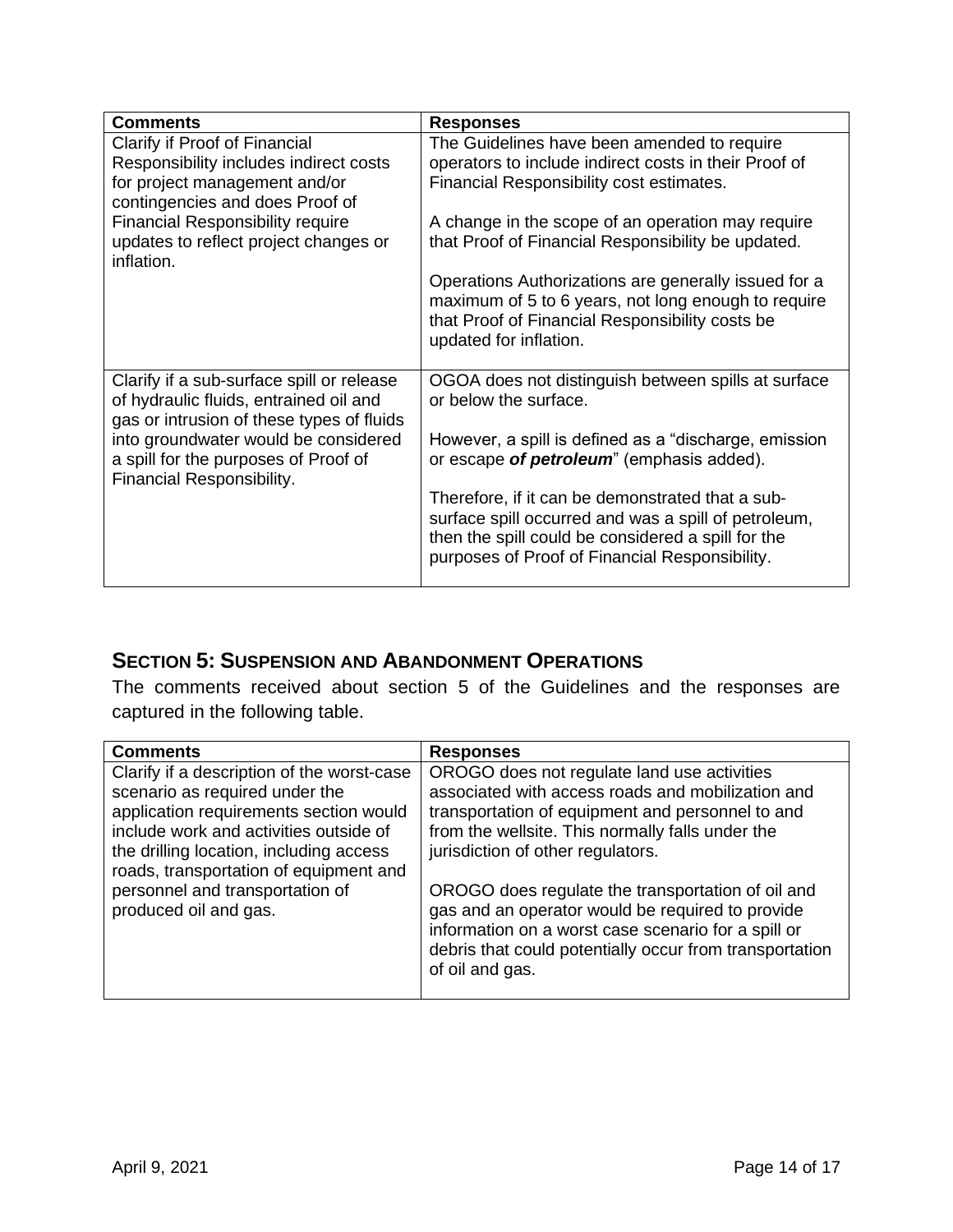#### <span id="page-16-0"></span>**SECTION 6: SEISMIC OPERATIONS**

The comments received about section 6 of the Guidelines and the responses are captured in the following table.

| Comments                                                                                                                                                                                                                                                 | <b>Responses</b>                                                                                                                                                                                                                                                                                                                                                                     |
|----------------------------------------------------------------------------------------------------------------------------------------------------------------------------------------------------------------------------------------------------------|--------------------------------------------------------------------------------------------------------------------------------------------------------------------------------------------------------------------------------------------------------------------------------------------------------------------------------------------------------------------------------------|
| Recommend that the Guidelines<br>include a definition of what seismic                                                                                                                                                                                    | The recommended change has been made.                                                                                                                                                                                                                                                                                                                                                |
| operations specifically consist of.                                                                                                                                                                                                                      | The title of this section has also been changed to<br>"geophysical operations" to recognize that it<br>incorporates more than pure seismic operations.                                                                                                                                                                                                                               |
| Clarify how Proof of Financial<br>Responsibility will be assessed for                                                                                                                                                                                    | As stated in the Guidelines, the impacts of spills or<br>debris resulting from seismic operations vary                                                                                                                                                                                                                                                                               |
| seismic operations and if all seismic<br>operations that come within 200 meters<br>of a water body will be subject the                                                                                                                                   | depending on the scope of the seismic operation and<br>of the incident resulting in the spill or debris.                                                                                                                                                                                                                                                                             |
| maximum amount of \$25 million under<br>the Oil and Gas Spill and Debris<br><b>Liability Regulations. Seismic</b><br>operations have a low risk of spills and<br>should not be subject to the maximum<br>amount of Proof of Financial<br>Responsibility. | The Regulator will assess the amount of Proof of<br>Financial Responsibility for seismic operations on a<br>case-by-case basis, up to, but not necessarily at, the<br>maximum amount specified under the Oil and Gas<br>Spills and Debris Liability Regulations. The Guidelines<br>identify the information that the applicant must provide<br>to inform the Regulator's assessment. |

#### <span id="page-16-1"></span>**SECTION 7: CLAIMS**

The comments received about section 7 of the Guidelines and the responses are captured in the following table.

| <b>Comments</b>                                                                                                                                                                            | <b>Responses</b>                                                                  |
|--------------------------------------------------------------------------------------------------------------------------------------------------------------------------------------------|-----------------------------------------------------------------------------------|
| Clarify the wording on the limitation<br>period of making claims under Proof of<br>Financial Responsibility. It is<br>recommended that the wording under<br>section 63(6) of OGOA be used. | The Guidelines use plain language wording that<br>reflects section 63(6) of OGOA. |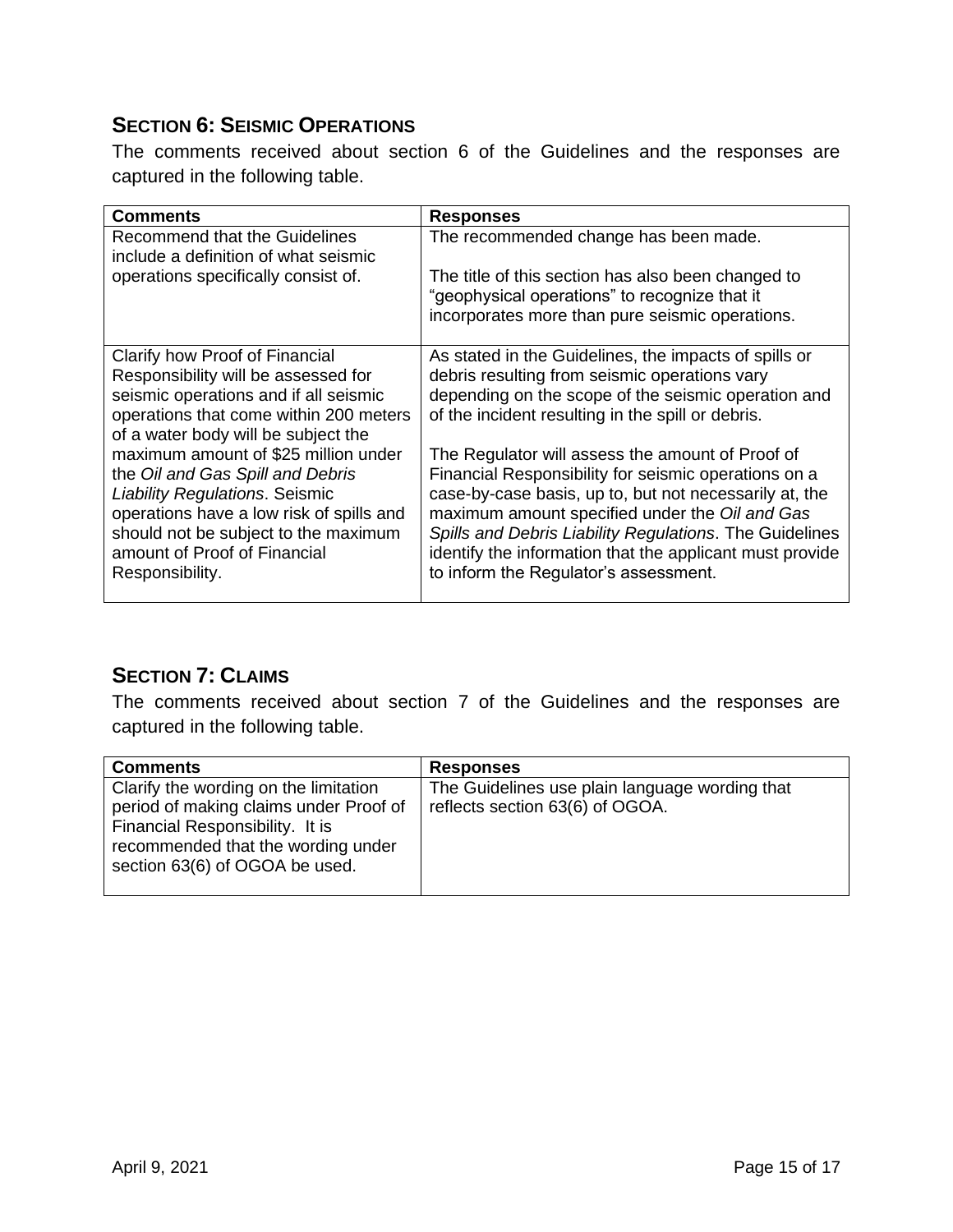| <b>Comments</b>                                                                                                       | <b>Responses</b>                                                                                                                                                                                                                                                                        |
|-----------------------------------------------------------------------------------------------------------------------|-----------------------------------------------------------------------------------------------------------------------------------------------------------------------------------------------------------------------------------------------------------------------------------------|
| Clarify how actual losses or damage to                                                                                | An individual who wants to make a claim for loss or                                                                                                                                                                                                                                     |
| an individual's income or an Indigenous<br>person's hunting, fishing and gathering<br>opportunities can be quantified | damages resulting from a spill or debris would have to<br>submit information to the Regulator demonstrating<br>how spill or debris have caused loss or damages to                                                                                                                       |
| resulting from a spill or debris.                                                                                     | their income or to hunting, fishing and gathering<br>opportunities.                                                                                                                                                                                                                     |
| Clarify if OROGO has a methodology in                                                                                 |                                                                                                                                                                                                                                                                                         |
| place to address these types of issues.                                                                               | The Regulator would consider these types of claims<br>on a case-by-case basis and would rely on evidence<br>presented by the claimant and other parties in making<br>a determination on a potential claim for Proof of<br>Financial Responsibility in response to a spill or<br>debris. |
|                                                                                                                       | OROGO does not have a specific methodology in<br>place to assess claims for loss or damage made<br>under Proof of Financial Responsibility.                                                                                                                                             |

#### <span id="page-17-0"></span>**SECTION 8: FORM OF PROOF OF FINANCIAL RESPONSIBILITY**

The comments received about section 8 of the Guidelines and the responses are captured in the following table.

| <b>Comments</b>                                                                                                                                                                                                        | <b>Responses</b>                                                                                                                                                                                                                                                                               |
|------------------------------------------------------------------------------------------------------------------------------------------------------------------------------------------------------------------------|------------------------------------------------------------------------------------------------------------------------------------------------------------------------------------------------------------------------------------------------------------------------------------------------|
| Recommend that OROGO use<br>Irrevocable Letters of Credit as the<br>preferred form of Proof of Financial<br>Responsibility.                                                                                            | OROGO agrees with this recommendation. Wording<br>to this effect is already included in the guideline.                                                                                                                                                                                         |
| Clarify if other forms of Proof of<br>Financial Responsibility will be<br>considered by the Regulator. These<br>could include:<br>Promissory note;<br>$\bullet$<br>Insurance policy;<br>$\bullet$<br>Escrow agreement; | The Regulator will only consider alternate forms of<br>Proof of Financial Responsibility that allow for the<br>following:<br>Immediate and unfettered access to the full<br>amount of Proof of Financial Responsibility;<br>Allows for automatic renewal; and<br>Allows for multiple drawings. |
| Line of credit agreement;<br>$\bullet$<br>Guarantee agreement;<br>٠<br>Security bond;<br>$\bullet$<br>Pooled funds; and<br>Equity shares.                                                                              |                                                                                                                                                                                                                                                                                                |